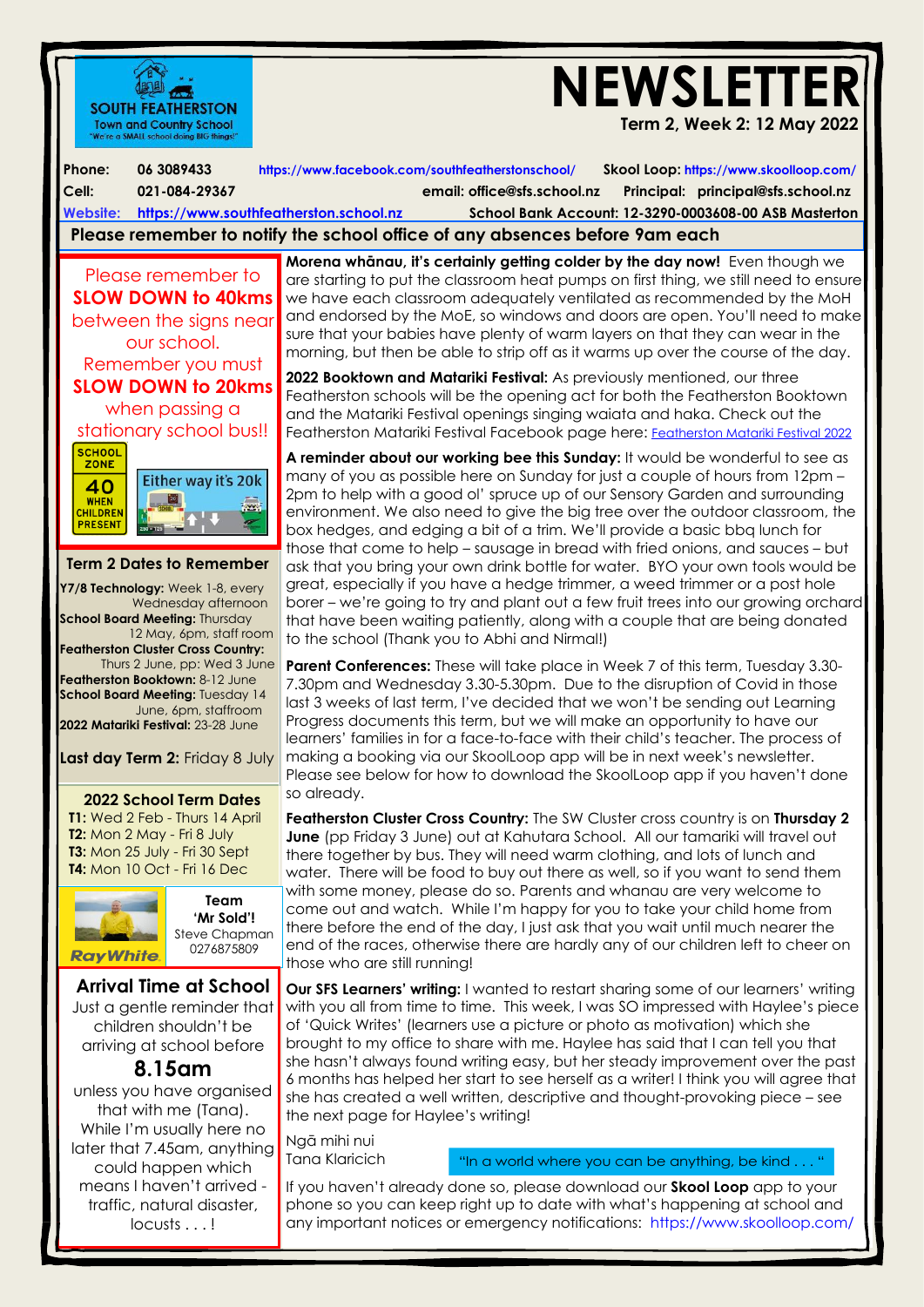*In the deep dark woods it is freezing cold. I am very scared. I've been here for days now and I still can't find my way out. In the distance through the misty forest I can see light. I'm scared! What should I do? My hands are shaking, my knees are trembling, my teeth are rattling, I can't think. In the distance there's a tall figure. I'm scared, should I run? But what if it's a person who can help me find my way out? It's getting closer and closer! What should I do?*

*Suddenly it stopped. I can see two more figures popping out of the trees. All three of them are sprinting towards me. I start to run away.* 

*I'm puffed. I can't run anymore. I turn around and all three of them have disappeared. I hear my name being called. It sounds so far away. I feel a warm hand on my shoulder, I hear the voice again. I've heard the voice before and I'm not afraid anymore.*

*"Katy, Katy, wake up, Katy" said Mum. Suddenly I open my eyes. Oh I'm not in the deep dark woods, it was just a dream. I'm in my bedroom.*

*By Haylee Lanceley (10 years old)*

[2022](https://mailchi.mp/f0d2d7b0273b/kapai-kids-club-2022?fbclid=IwAR1AbziIvOO6G0m9gm0t7rTNCkv7c5Kguw0bGbw9YRwKHpLQNekxa6VpIus)

## COMMUNITY NOTICES open my eyes. Oh I'm not in the deep dark woods, 1 M UN LT Y N O T



Right click on the link for Kapai Kids Club update! [Kapai Kids Club](https://mailchi.mp/f0d2d7b0273b/kapai-kids-club-2022?fbclid=IwAR1AbziIvOO6G0m9gm0t7rTNCkv7c5Kguw0bGbw9YRwKHpLQNekxa6VpIus)